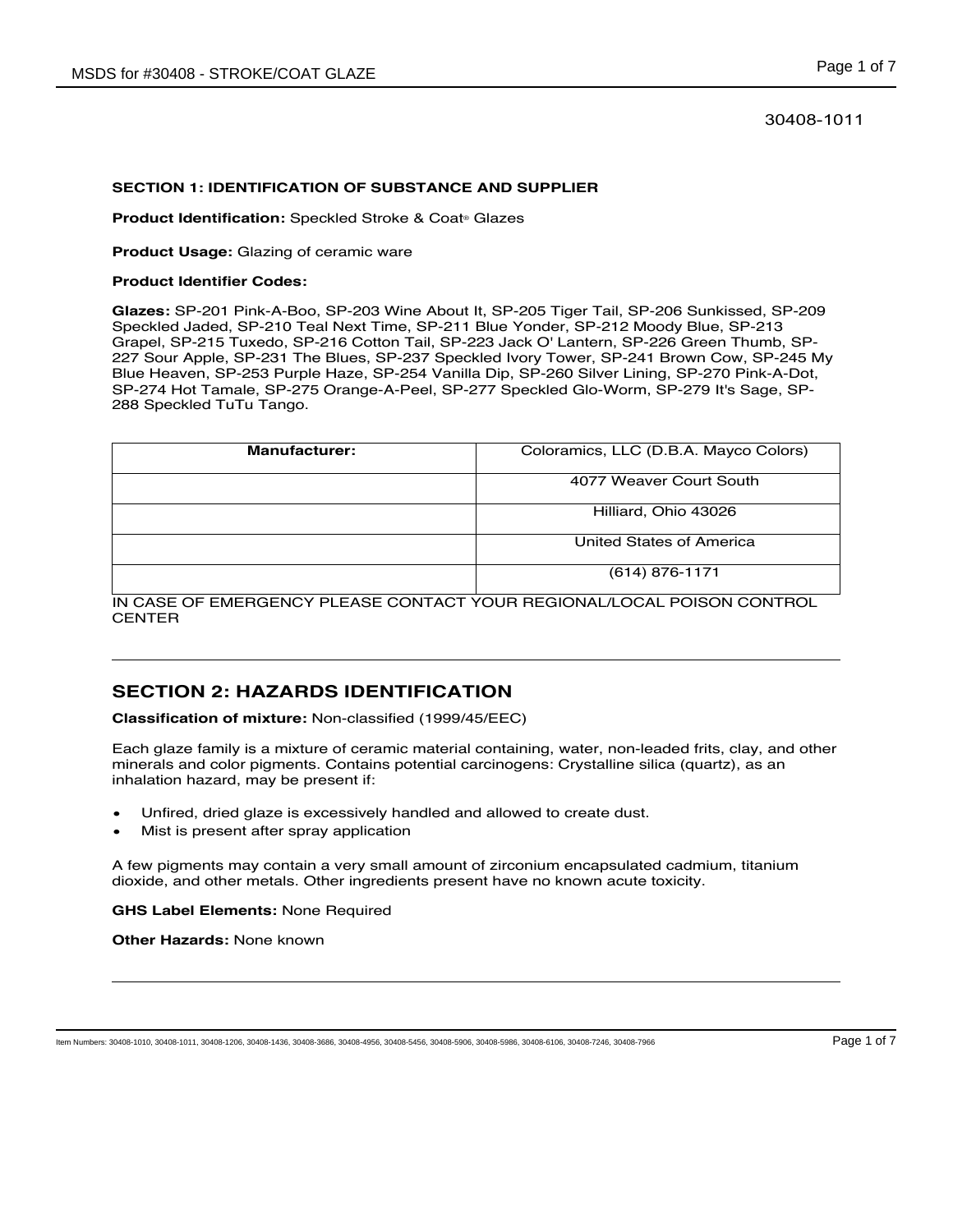## **SECTION 3: COMPOSITION/INFORMATION ON INGREDIENTS**

Each glaze family contain proprietary mixtures of ceramic materials (listed below) and color pigments. The Speckled Stroke & Coat® glaze line is classified as non-hazardous.

| Ingredients                                | CAS#       | <b>Ranges of Percentages</b> |
|--------------------------------------------|------------|------------------------------|
| Water                                      | 7732-18-5  | 41.0% - 47.3%                |
| <b>Frit</b>                                | 65997-18-4 | $37.0\% - 40.0\%$            |
| Clay/Kaolin                                | 1332-58-7  | $4.8\% - 5.3\%$              |
| Silica (Quartz)                            | 14808-60-7 | $4.6\% - 5.3\%$              |
| <b>Zinc Oxide</b>                          | 1314-13-2  | $0\% - 0.7\%$                |
| Zirconium Silicate (Zr Si O <sub>4</sub> ) | 14940-68-2 | $0\% - 8.7\%$                |
| <b>Bentonite</b>                           | 1302-78-9  | $0.6\% - 0.7\%$              |
| Carboxymethylcellulose                     | 9004-34-2  | $0.7\% - 0.8\%$              |
| <b>Proxel</b>                              | 75037-67-1 | 0.1%                         |
| <b>Pigments</b>                            | varies     | varies                       |

## **SECTION 4: FIRST-AID MEASURES**

- **Inhalation:** May cause irritation. Remove from exposure.
- **Skin:** May cause irritation. Wash skin with soap and water.
- **Eyes:** May cause irritation. Flush eyes with large quantities of water for at least 15 minutes. If irritation persists after washing, contact a physician.
- **Ingestion:** Contact a physician.

**Important Symptoms/Effects**: None Known

**Immediate Medical Attention/Special Treatment:** None Known

## **SECTION 5: FIRE-FIGHTING MEASURES**

- **Suitable Extinguishing Media:** None
- **Specific Hazards Arising From Chemical:** None
- **Special Protective Equipment and Precautions for Fire Fighters:** None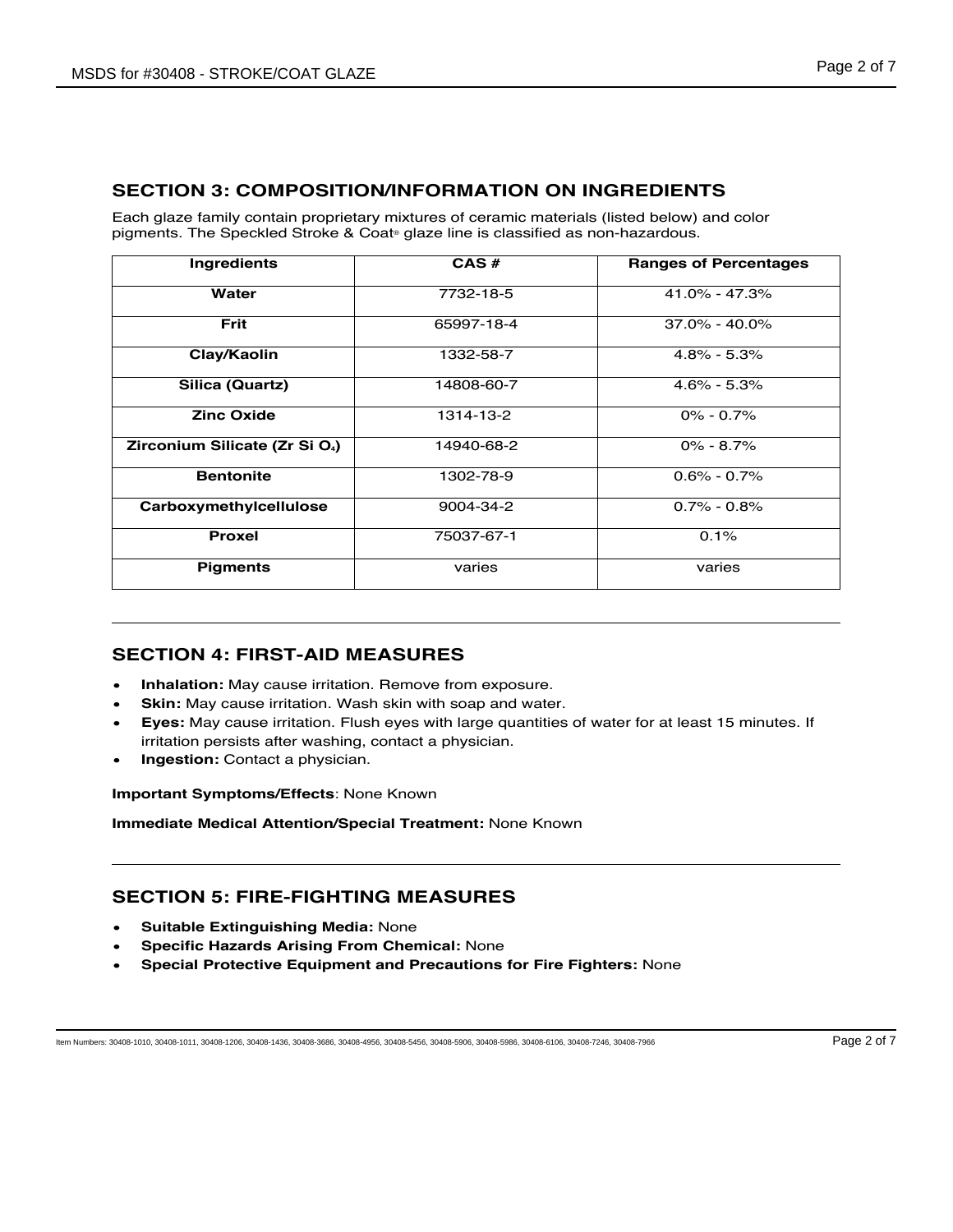### **SECTION 6: ACCIDENTAL RELEASE MEASURES**

- **Personal Precautions, Protective Equipment and/or Emergency Procedures:** None
- **Environmental Precautions:** None
- **Methods and Materials for Containment and Clean-Up:** Wipe/Mop spill area and rinse with water

## **SECTION 7: HANDLING AND STORAGE**

- **Precautions for Safe Handling:** Ventilation local exhaust if spray application is used
- **Work/Hygienic Practices:** Food, beverages, and smoking materials should not be in the work area. Wash thoroughly before eating, drinking, smoking, or applying cosmetics.
- **Conditions for Safe Storage, Including Incompatibilities:** None

## **SECTION 8: EXPOSURE CONTROLS/PERSONAL PROTECTION**

| Ingredients       | CAS#       | <b>PEL</b>             | TLV                       |
|-------------------|------------|------------------------|---------------------------|
| Silica (Quartz)   | 14808-60-7 |                        | $0.025$ mg/m <sup>3</sup> |
| <b>Zinc Oxide</b> | 1314-13-2  | 5.0 mg/m $\frac{3}{3}$ | 2.0 mg/m $\frac{3}{3}$    |

Remaining main glaze ingredients do not have formal Exposure Limits. Some pigments contain metals that have exposure limits (Co, TiO2, Cu, Cr, Mn) but are used in low levels.

These glazes are non-hazardous liquid mixtures of ceramic materials containing, water, non-leaded frits, clay, and other minerals and color pigments. These mixtures have no TLV or PEL

- **Engineer Control:** Adequate ventilation (local exhaust) if spray application is used.
- **Respiratory Protection:** Use a NIOSH approved respirator if spray application is used.
- **Protective Gloves:** Not normally needed.
- **Eye Protection:** Wear appropriate eye protection or safety glasses to keep mist out of eyes if spray application is used.
- **Personal Protective Clothing or Equipment:** Wear appropriate clean, protective clothing such as, but not limited to, overalls, smocks, and aprons.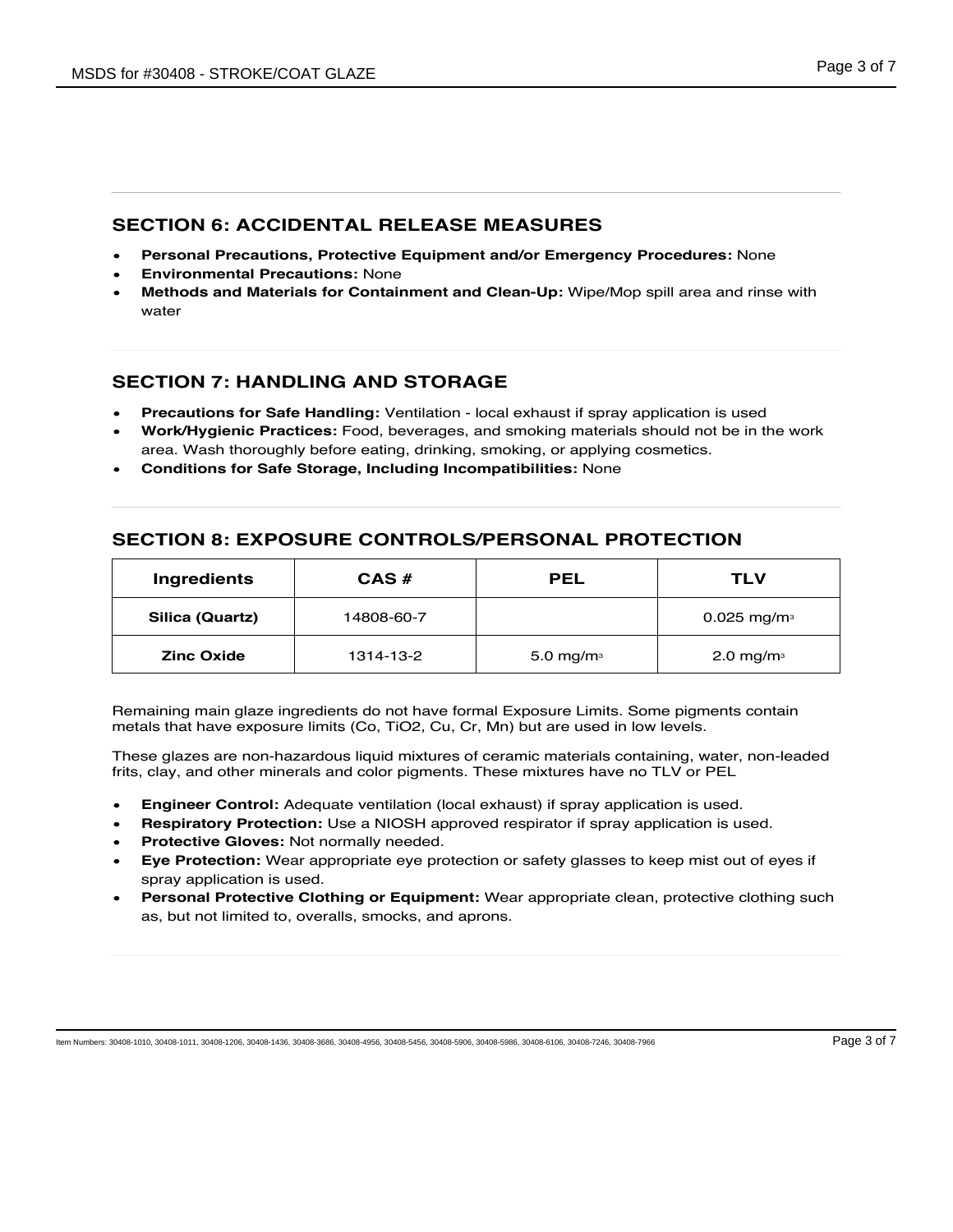| Appearance:                                   | Colored and/or Clear Liquid Mixtures |
|-----------------------------------------------|--------------------------------------|
| <b>Odor/Odor Threshold:</b>                   | Neglible                             |
| PH:                                           | N/A                                  |
| <b>Boiling Point/Range:</b>                   | N/A                                  |
| <b>Freezing point:</b>                        | $32^{\circ}F$                        |
| <b>Flash Point:</b>                           | None                                 |
| <b>Vapor Pressure:</b>                        | N/A                                  |
| <b>Vapor Density:</b>                         | N/A                                  |
| <b>Flammability:</b>                          | None                                 |
| <b>Evaporation Rate:</b>                      | None                                 |
| <b>Upper/Lower Explosive Limits:</b>          | None                                 |
| <b>Partition Coefficient (octanol/water):</b> | N/A                                  |
| <b>Relative Density:</b>                      | N/A                                  |
| <b>Solubility in Water:</b>                   | Partial                              |
| <b>Decompositional Temperature:</b>           | None                                 |
| <b>Viscosity:</b>                             | N/A                                  |
| Auto ignition temperature:                    | None                                 |

# **SECTION 9: PHYSICAL AND CHEMICAL PROPERTIES**

# **SECTION 10: STABILITY AND REACTIVITY**

| <b>Reactivity:</b> | None Known |
|--------------------|------------|
|                    |            |

Item Numbers: 30408-1010, 30408-1011, 30408-1206, 30408-1436, 30408-3686, 30408-4956, 30408-5456, 30408-5906, 30408-5986, 30408-6106, 30408-7246, 30408-7966 Page 4 of 7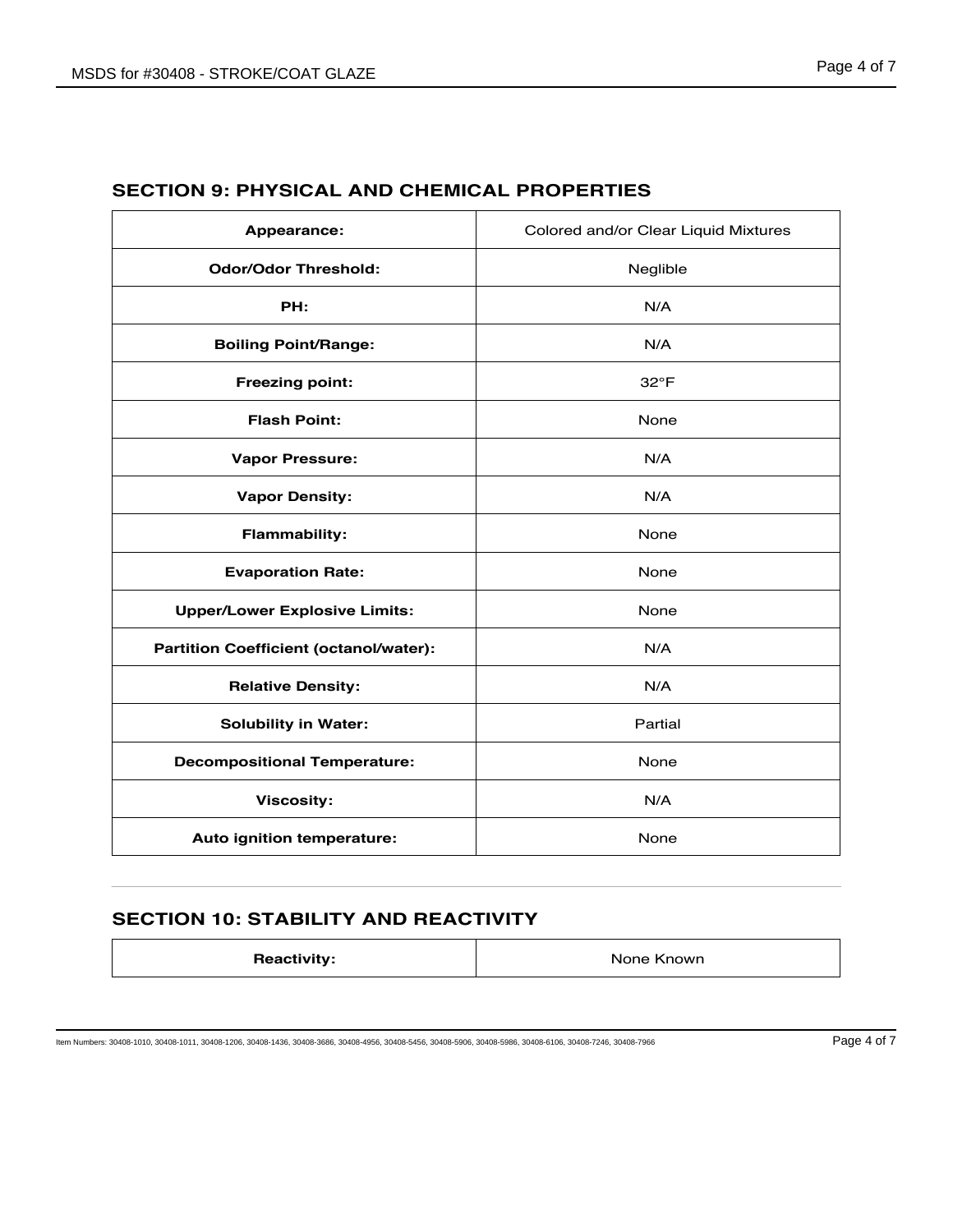| <b>Chemical Stability:</b>                     | Stable                                                             |
|------------------------------------------------|--------------------------------------------------------------------|
| <b>Possibility of Hazardous Reactions:</b>     | None Known                                                         |
| <b>Conditions to Avoid:</b>                    | Fumes from firing in kiln; Mist created from<br>spray application. |
| <b>Incompatible Material:</b>                  | None Known                                                         |
| <b>Hazardous Decomposition or By-Products:</b> | None Known                                                         |

## **SECTION 11: TOXICOLOGY INFORMATION**

**Primary Route(s) of Entry:** Dermal, Inhalation.

**Hazard to Humans:** None during normal use. The highest threat of inhalation exists during the excessive handling of dried, unfired glazed ware and/or during spray application.

| <b>Acute Toxicity: N/A</b>          | Carcinogenicity: N/A        |
|-------------------------------------|-----------------------------|
| Skin Corrosion Irritation: N/A      | Reproductive Toxicity: N/A  |
| Serious Eye Damage/Irritation: N/A  | STOT-Single Exposure: N/A   |
| Respiratory/Skin Sensitization: N/A | STOT-Repeated Exposure: N/A |
| Germ Cell Mutagenicity: N/A         | Aspiration Hazard: N/A      |

#### Additional information:

These mixtures contain silica, a known carcinogen. Inhalation is the route of entry into the body that can lead to the development of Silicosis.

These water-based, premixed products should be non-toxic during recommended use.

Some of the pigments may contain small amounts of various forms of metals (Sn, Mn, TiO2, Cu, Zr, V, Fe. Co, Cr, Ni, Cd , some of which are considered carcinogenic. The metals in pigments may be in form of frits, spinel or formed from high temperature calcination that may have a different bioavailability than the metal itself. Silica and pigments in the glaze should be non-toxic during recommended use.

### **SECTION 12: ECOLOGICAL INFORMATION**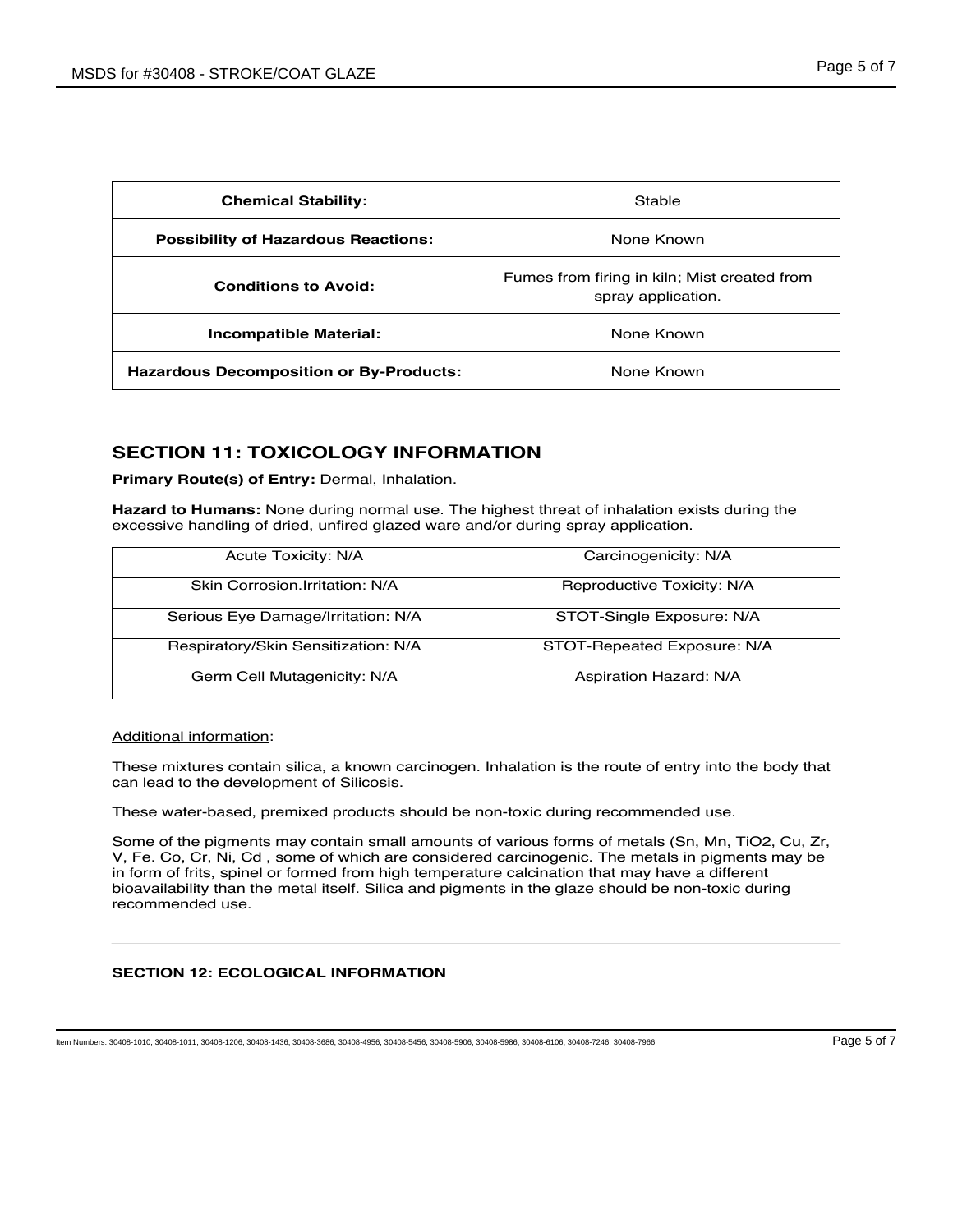| <b>Ecotoxicity:</b>           | <b>None</b> |
|-------------------------------|-------------|
| <b>Biodegradability:</b>      | <b>No</b>   |
| <b>Mobility in Soil:</b>      | <b>No</b>   |
| Persistence:                  | Yes         |
| <b>Bioaccumulation:</b>       | <b>No</b>   |
| <b>Other Adverse Effects:</b> | <b>None</b> |

## **SECTION 13: DISPOSAL CONSIDERATIONS**

Follow local, state and federal regulations.

## **SECTION 14: TRANSPORTATION INFORMATION**

Product Identifier: Non-Hazardous Mixtures

UN Shipping Name: N/A UN Number: None Environmental Hazard: None Packing Group: None Transportation Hazard Class: N/A Special Precautions: None

## **SECTION 15: REGULATORY INFORMATION**

#### **Federal, State and Local regulations not provided elsewhere in the SDS:**

#### **National Regulations:**

United States:

- TSCA: all components of these products are on the US TSCA Inventory
- SARA Section 313 Toxic Chemicals: None
- IARC, OSHA and NTP: Silica (Quartz), Titanium Dioxide, Cobalt, Nickel and Chromium are listed on the carcinogen list.

#### **State Regulations:**